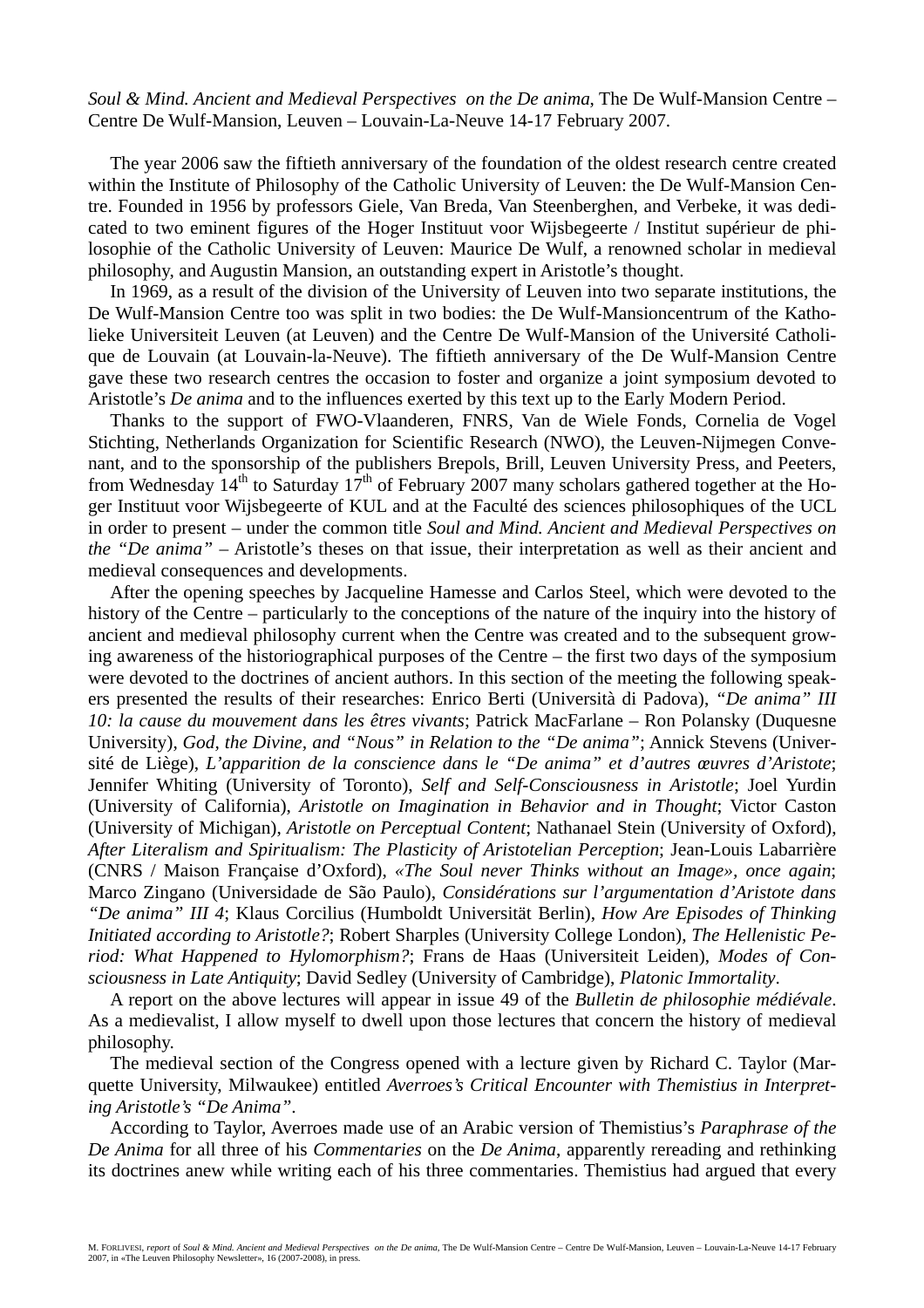human being has a potential and an actual intellect and that this combination refers to a separate and unique agent intellect.

In the *Short* and *Middle Commentaries*, Averroes advocates a somewhat materialistic interpretation of Themistius's view by claiming that a potential intellect, inasmuch as it is material, cannot be a separate substance. In the *Long Commentary*, however, he embraces another position. In his attempt to determine the nature of the intelligibles that the potential intellect receives, Averroes considers, following Themistius, that these intelligibles are generated in the potential intellect by the wills of the human beings and that they are in act precisely in this potential intellect as well. This brings Averroes to the conclusion that the potential intellect too is a unique separate substance and inspires him to develop his well-known theories concerning the nature of the potential intellect and how it joins to particular human beings.

Taylor's lecture proves effectively the proof of the complexity of the topic. For this reasons, it seems to me that it would be useful if the final version of his contribution were to include a recapitulation of Themistius's position and Averroes's diverse theses concerning the natures of the different intellects and their relations with individual human beings.

Pasquale Porro (Università degli Studi di Bari) gave a lecture titled *The (Im)passibility of the Soul: Theological Paradoxes at the End of the Thirteenth Century*. He recalled that biblical tales concerning the punishment of the souls of the damned by means of hellfire – particularly before the resurrection of their bodies – had prompted extensive debate since the Patristic Age. Augustine tends to conceive of hellfire metaphorically, but Gregory the Great contends that hellfire must be understood as real and corporeal. Consequently, the problem arose of how a sensible element could affect a purely spiritual entity. Peter Lombard reports two opinions: first, the disembodied soul does not entirely lack sensibility; and second, hellfire afflicts the soul only insofar as it somehow constrains the soul. Bonaventure sides with the first opinion, while Thomas Aquinas follows the second.

In 1270 and 1277 Etienne Tempier, Bishop of Paris, condemned the thesis that the disembodied soul cannot suffer from fire. Consequently, some Franciscan masters asserted that, due to God's intervention, hellfire can effectively burn the soul. According to Giles of Rome, fire is unable to receive such a power; nevertheless, he argues that pain is a perception of the soul, whereas the physical lesion of the sense-organs is merely a *conditio sine qua non* in the natural order: a *conditio* God can take the place of. The (Neo)Platonic assumptions behind this position are apparent: the disembodied soul is not lacking in sensitivity, which is properly a spiritual activity, it merely lacks the capacity to exercise its sensitivity. Far less Augustinian-oriented, Henry of Ghent maintains that a physical lesion is a *propter quid* cause of pain; hence, he simply suggests that God can supernaturally deprive the soul of its impassibility.

Martin Pickavé (University of Toronto), in his paper *Aristotle's Theory of Animal Motion and its Reception in Medieval Debates over the Nature of the Will*, focused on various medieval readings of a passage in *De anima* III.10 where Aristotle refers to the appetitive faculty of the animal as something that is both moved and yet is a mover.

According to Thomas Aquinas, the will is a passive power with respect to its object, but it is active in regard to the exercise of its acts. There is an exception: in the case of the will's first act, an external mover is required. Insofar as this theory makes the will dependent on external movers, it might appear to endanger the freedom of the will. For this very reason Henry of Ghent states that the will moves itself and that its object is only a *sine qua non* cause of its motion. Against this position, Giles of Rome and Godfrey of Fontaines stress that the will can be determined only by the intellect and that a self-moved mover is generally impossible. Henry too concedes the universal validity of the principle "*omne quod movetur ab alio movetur*", but distinguishes the will understood as a mover from the will taken as moved, instituting an "intentional" distinction between the two.

Bernd Goehring (University of Notre Dame) spoke on *Henry of Ghent's Use of Aristotle's "De anima" in Developing his Theory of Cognition: The Case of "Quodlibet IV"*. In his paper, Goehring addressed Henry of Ghent's theory on the nature of the cognitive process. This theory has two main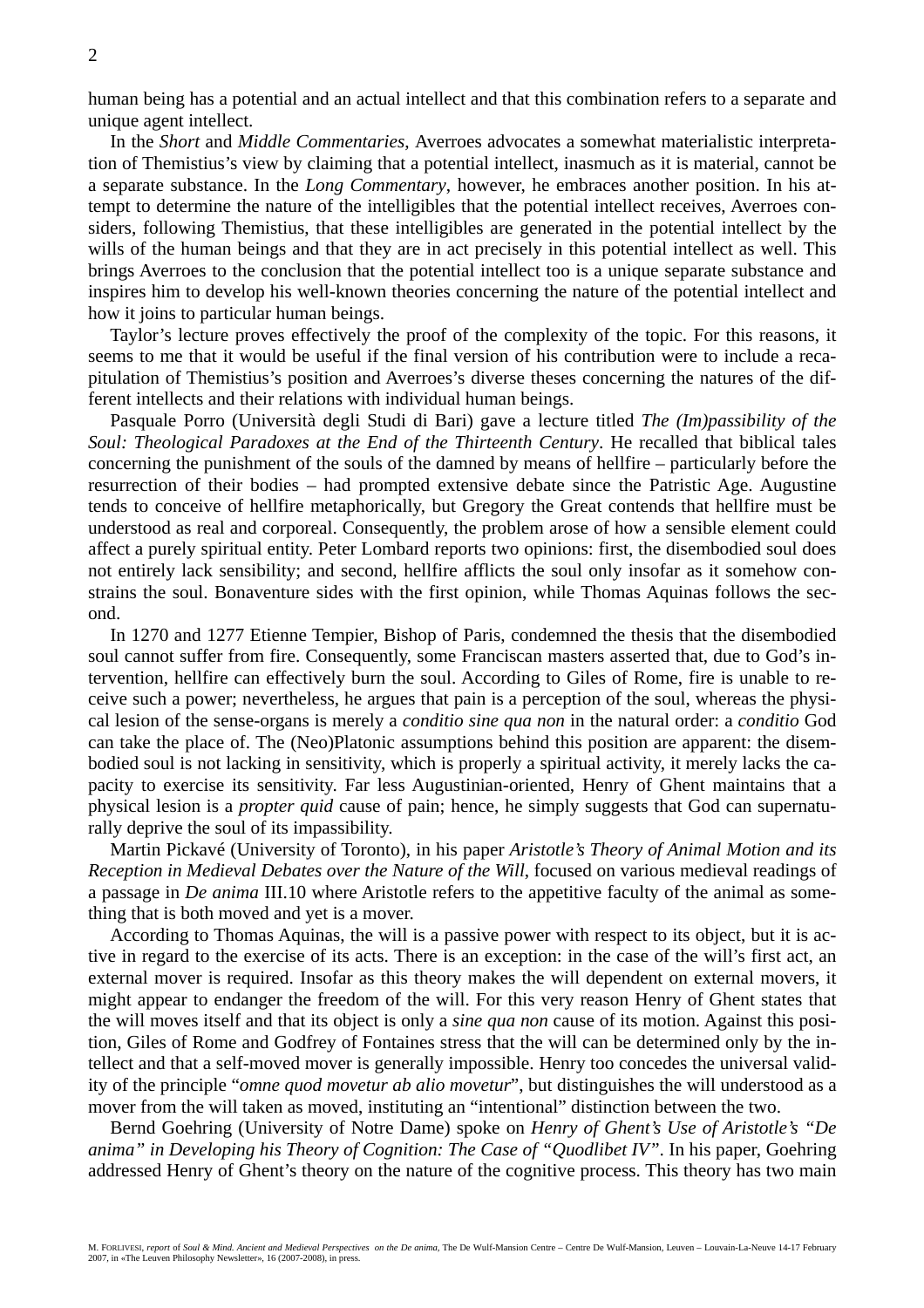tenets. First: the intellective power is immaterial; thus, it cannot be altered by a material entity (such as a species inhering in the imaginative power); consequently, the impression of a species in the intellect cannot account for intellective cognition. Second: what is grasped by a cognitive power (both material and spiritual) is present to this power as something that is inside a knower and present to him.

These considerations enable Henry to make two further points. First of all, the intellect is brought into actuality simply by the objectively intelligible, which can be present to the intellect either in itself through its essence, or in its *quod quid est* (through the phantasms). Second, an object of sight, and of the imagination, and of the intellect is one-and-the-same object in number; yet, it is an object of sight insofar as it is a particular present in an external thing, it is an object of the imaginative power insofar as it is a particular that is absent, and it is an object of the intellect under the aspect of being something universal.

I would like to point out that Goehring used the word "intention" and its derivatives in order to explicate Henry of Ghent's notion of "an objectively present something". In my opinion, this usage seems questionable. In the works of late medieval authors, the vocabulary of the "intention" theory and the "objective / intellectual being" theory on the cognitive process are often intermixed, nevertheless the two theories are not equivalent. Therefore, a deeper inquiry into the Doctor Solemnis's vocabulary and views might be worthwhile. Moreover, it seems to me that Henry's rejection of impressed species does not entail that he expunge any real (i.e. intrinsic, ontological) activity of the intellect from the process of abstraction. Hence, this facet of his thought should be further inspected as well.

In his lecture *Univocity of Being in Scotus's "Quaestiones De anima"*, Tobias Hoffmann (Catholic University of America) dealt with the emergence of Scotus's doctrine on the univocity of being as it appears in the newly edited *Quaestiones super secundum et tertium De anima* of the Subtle Doctor. Because Scotus had espoused the analogy of being in the prior *Quaestiones super praedicamenta Aristotelis*, we can be certain that his position on the univocity of being dates back to the early 1290s, namely, to the period when the *Quaestiones De anima* where composed.

The text in the new edition of Scotus's *Quaestiones De anima* confirms the importance traditionally granted to Question 21 of this work. In his *Quaestiones super praedicamenta* Scotus still argues that being cannot be univocal because, if it were, it could not be included in the differences that contract it, which is not the case. In *In De anima*, q. 21, the Subtle Doctor surmounts this argument for the first time. When a difference contracts a genus, he argues, that difference and that genus are not formally the same, because the formal character (*ratio*) of the difference does not include the formal character of the genus; nonetheless, he adds, they are the same in reality, or by identity. Consequently, when a character (*ratio*) is joined to being as a difference is joined to a genus, that character is a being in reality, or by identity, but not formally, since – in that circumstance – it does not include being.

In *Met.* I.2 Aristotle makes the well-known assertion that the most universal things are generally the hardest to know, for what is most universal is what is farthest from the senses. This statement can be considered the precursor for medieval debates on what the "first known" is. Wouter Goris (Vrije Universiteit Amsterdam), in *The Confused and the Distinct: Towards a Proper Starting Point of Human Knowledge in Aquinas and Scotus*, examined the disagreements between Aquinas and Scotus on this topic, namely – Goris explained – on the starting point of knowledge, on the proper object of the human intellect, and on the subject of metaphysics.

Thomas Aquinas argues that the human intellect knows what is confused prior to what is distinct; but what is more universal is more confused than what is less universal; hence, the human intellect knows what is more universal before what is less universal. Against this line of reasoning, Goris remarked, John Duns Scotus distinguishes between the knowledge of something that is confused and the confused knowledge of something. On this basis, Scotus argues that it is true that confused knowledge precedes distinct knowledge, but it is false that what is confused is necessarily known before what is distinct. This clarification, Goris said, led to significant consequences in the concep-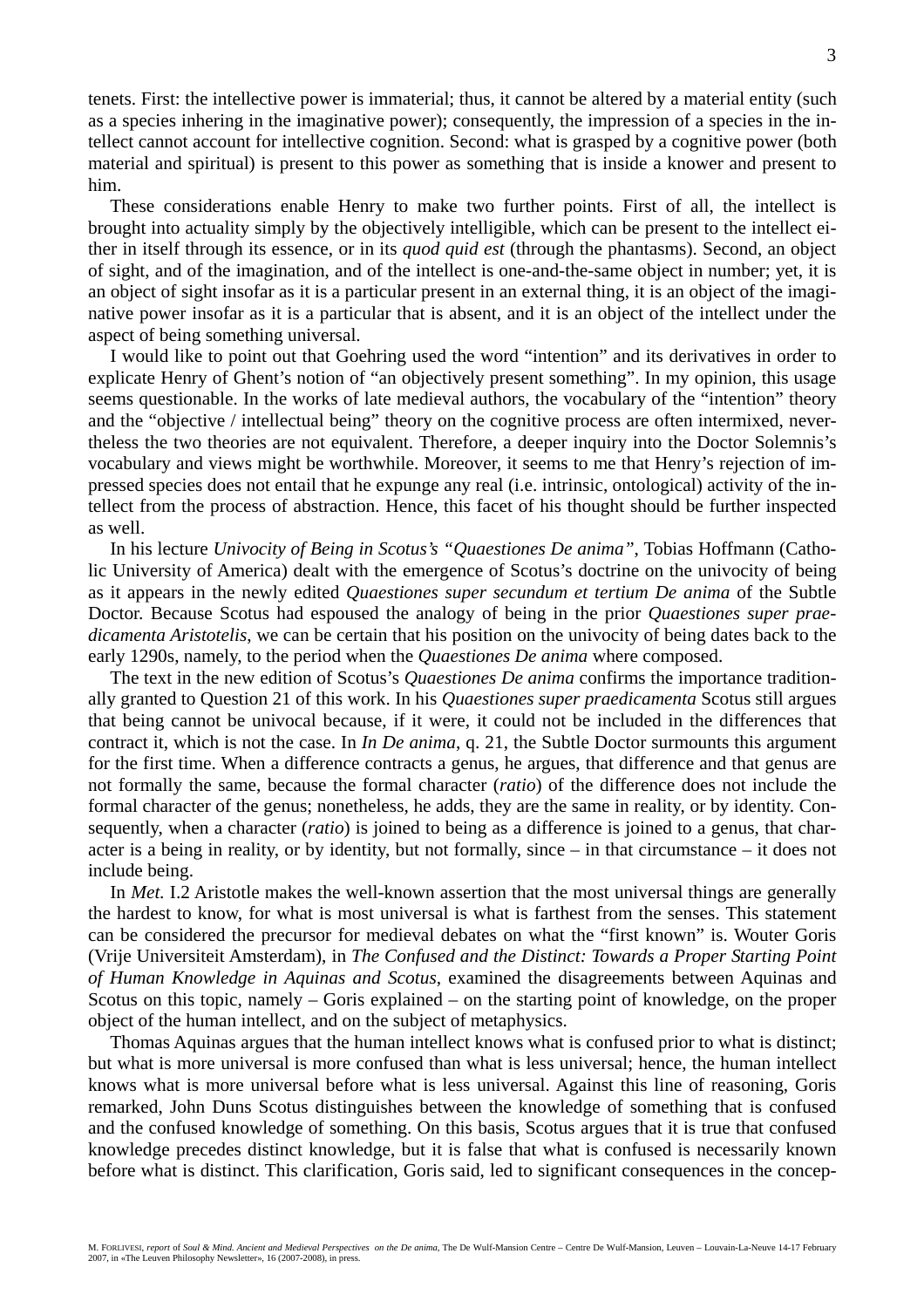tions of metaphysics developed by Scotus and some of his followers, such as Francis of Marchia and Nicolas Bonet.

In particular, Goris asserted that the distinction introduced by Scotus between knowing *confuse* and knowing a *confusum* affected Scotus's and Scotists' understanding of the starting point of knowledge, of the proper object of the human intellect, and of the subject of metaphysics. Nevertheless, it seems to me that this claim calls for further inquiries. For most medieval authors, and for Scotus in particular, the first known in the order of acquisition, the first known in the order of adequateness, and the "first" that is the subject of metaphysics are three different concepts. Thus, the possible effects of the aforementioned distinction on Scotus's – and Scotists' – understanding of these concepts should be exhibited case by case.

The paper *Le "De anima" dans l'"Expositio sancti Evangelii secundum Iohannem" de Maître Eckhart : une révolution aristotélicienne dans la noétique eckhartienne ?*, presented by Julie Casteigt (Université de Toulouse II - Le Mirail), analyzed the presence of several theses derived from Aristotle's *De anima* in Eckhart's *Expositio*. Casteigt pointed out that in this work Eckhart seeks philosophically grounded accounts of some of his theological tenets. He finds accounts in two well-known passages of the *De anima*. The first passage states that the actuality of the sensible object and the actuality of the sensitive faculty are the same, in spite of the difference in their being. The second passage claims that the intellect is, before it thinks, actually none of those things that are.

Eckhart interprets the first statement through Averroes, who maintains that the unity of a cognizing intellect and a cognized intelligible is stronger than the unity of matter and form. The German Master uses this statement to philosophically illuminate the unity of the Father and the Son. The second statement is invoked in order to support, from a philosophical point of view, the conviction that whoever wants to adhere to God must divest himself of everything.

Sander de Boer (Radboud Universiteit Nijmegen) in *Methodological Considerations in the Later "Scientia de anima"* addressed the efforts of some medieval authors to cope with the apparent inconsistency between two of Aristotle's statements in *De anima* I.1. In this chapter, Aristotle maintains both that the science of the soul is the first science on account of its exactness (*akribeia*), and that to acquire any knowledge of the soul is one of the most difficult tasks. But the 12th and 13th century medieval translators rendered "*akribeia*" as "*certitudo*" and in doing so set up the question: how can a science be at once the most certain and the most difficult?

Medieval and Renaissance authors provided several solutions to the riddle. According to Thomas Aquinas, for instance, what is difficult is to know the substance of the soul, whereas what is certain is what we know through experiencing ourselves. According to Radulphus Brito, the science of the soul is difficult insofar as it proceeds from the subject – which we cannot perceive through the senses – to its operations, whereas it is certain and easy as far as it proceeds in the reverse direction. According to John Buridan, this science is difficult as far as it deals with the intellective soul, while it is certain and easy when it studies the sensible parts of the soul. The 15th-century translation of the *De anima* by Argiropulo, who accurately translated "*akribeia*" with "*exactus*", ultimately eliminated the debate.

Jan A. Aertsen (Thomas-Institut der Universität zu Köln), in his paper *The Human Intellect: "All Things" or "Nothing"? Medieval Readings of "De Anima"*, concentrated on the different perspectives according to which Aquinas and Eckhart developed a metaphysics of the intellect and of the transcendentals from their readings of the third book of *De anima*. Aquinas draws inspiration from Aristotle's notion that the soul is, in some way, all things. This idea enables Aquinas to maintain both that in a certain manner the soul is receptive to all things, and that it is, in a certain way, like God. Eckhart, in his second Parisian question, follows Aquinas's position concerning the openness of the soul to all things, but he refers rather to Aristotle's thesis that the intellect is, before it thinks, actually none of those things that are. This allows Eckhart to assert that the intellect understood as a power is a being, but understood as intellect, it is nothing.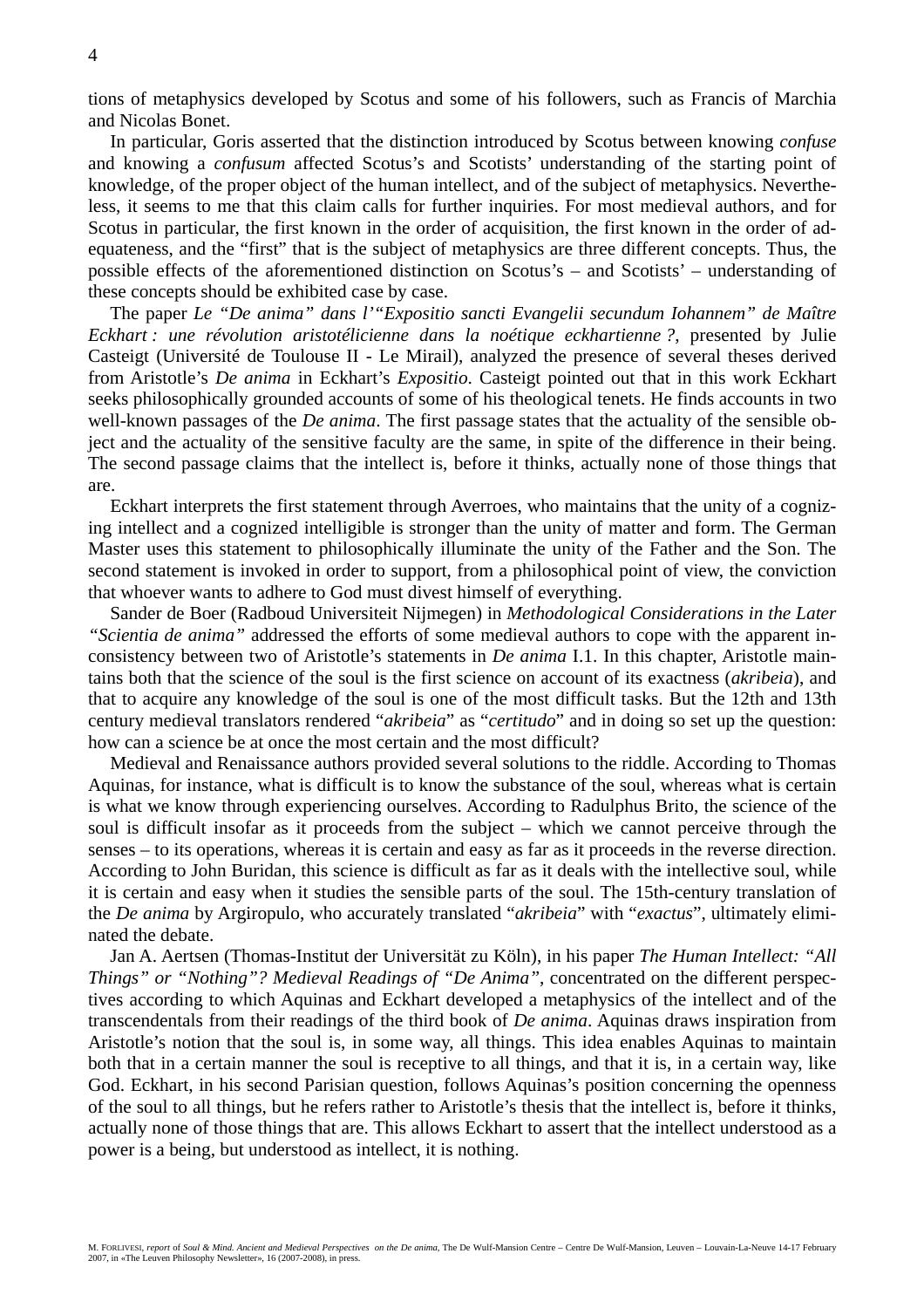The difference in perspective between the two Dominicans also affects their respective theories on the transcendentals. According to Aquinas, being is in reality, whereas the true and the good refer to the soul. In contrast, Eckhart claimed that both being and good belong to the realm of nature, whereas the transcendental that belongs to the realm of the intelligible is the understanding, i.e. the nothing. Unsurprisingly, Eckhart wavered about the location of the transcendental "true".

Dominik Perler (Humboldt-Universität zu Berlin) dealt with the well-known topic concerning *How Many Souls Do I Have? Late Aristotelian Debates on the Plurality of Faculties*. There are good reasons for seeing firm links between the two aspects indicated by the title of Perler's paper – namely, the problem concerning the plurality of souls and the problem concerning the plurality of the faculties. For Thomas Aquinas, every human being has only one soul, but many faculties. The human soul engages in vegetative, sensitive, and intellective activities, but each of these faculties is really distinct both from one another and from the soul itself, although all of them proceed from the soul as its proper accidents. On the other hand, according to William of Ockham faculties are nothing but the soul's causal powers, so that they are neither really distinct from each other, nor from the soul; but, on Ockham's view, the soul embraces three distinct souls, namely a vegetative, a sensitive, and an intellective soul. Interestingly enough, Jacopo Zabarella rejects both Thomas's and Ockham's positions: against the first, he maintains that the faculties are not proper accidents of the soul, but natural aptitudes built into it; against the second, he claims that every human being has only one soul.

Paul J.J.M. Bakker (Radboud Universiteit Nijmegen) gave a paper titled *Natural Philosophy, Metaphysics, or Something in Between? Agostino Nifo, Pietro Pomponazzi, and Marcantonio Genua on the Nature and Place of the "scientia de anima"*. Bakker introduced the topic by remarking that in the early 16th century the new translations of Aristotle's *On the Parts of Animals* and of some works by his Greek commentators, especially Pseudo-Simplicius's commentary on *De anima*, revived the question of the nature and object of the *scientia de anima*. In particular, a combined reading of a passage from *Part. An.* and of a passage from Pseudo-Simplicius's commentary triggered a vast interest in questions concerning the epistemological "position" and the unity of the science of the soul.

Bakker expounded the doctrines of three Paduan authors: Agostino Nifo (1469/70 - 1538), Pietro Pomponazzi (1462 - 1525), and Marcantonio Genua (1490/91 - 1563). The first and the third, although from different points of departure and with different biases, advocate that the soul should be studied as a whole and by an autonomous science located between physics and metaphysics. The second assumes no position, ultimately. One can easily conjecture the historical reason for Pomponazzi's decision to refrain from holding a view on the issue. Bakker noted: because, for Pomponazzi, the soul is material in a certain respect, he cannot assign the study of the soul to metaphysics; nevertheless, assigning the study of the soul to physics would have endangered the soul's immateriality and immortality.

Although Bakker's paper is not the first to deal with the Renaissance origin of the expression "scientia animastica",<sup>1</sup> or with this same topic,<sup>2</sup> the attention it devotes to them is highly valuable. If I can express my feelings, I would wish that Bakker, for the sake of scholarship, treats in a more expanded way some details he touched upon in his paper.

Bakker claims that the passage from Aristotle's *Par. An.*, which he cited, was neglected by medieval authors. This assertion calls for further consideration. At least from Henry of Ghent onwards, medieval authors distinguish between the subject in which a science take places (i.e., for instance, the human intellect) and the subject which a science studies; and they say that if we considered the

 $\frac{1}{1}$ <sup>1</sup> Cfr. A. PALADINI, *La scienza animastica di Marco Antonio Genua*, (Testi e saggi, 38), Galatina: Congedo, 2006.<br><sup>2</sup> E P. MAUONEV, Agostino Nifo (eg. 1470-1528) on the Scientia de Anima as a "Mathematical" on "Middle" S

E.P. MAHONEY, *Agostino Nifo (ca. 1470-1538) on the Scientia de Anima as a "Mathematical" or "Middle" Science*, in *Knowledge and the Sciences in Medieval Philosophy. Proceedings of the Eight International Congress of Medieval Philosophy (S.I.E.P.M.), Helsinki 24-29 August 1987*, ed. by M. Asztalos - St. Ebbesen - D. Føllesdal - S. Knuuttila - A. Inkeri Lehtinen - J.E. Murdoch - I. Niinluoto - R. Työrinoja, (Acta philosophica Fennica, 48), 3 voll., Helsinki, 1990, vol. 3, pp. 629-636.